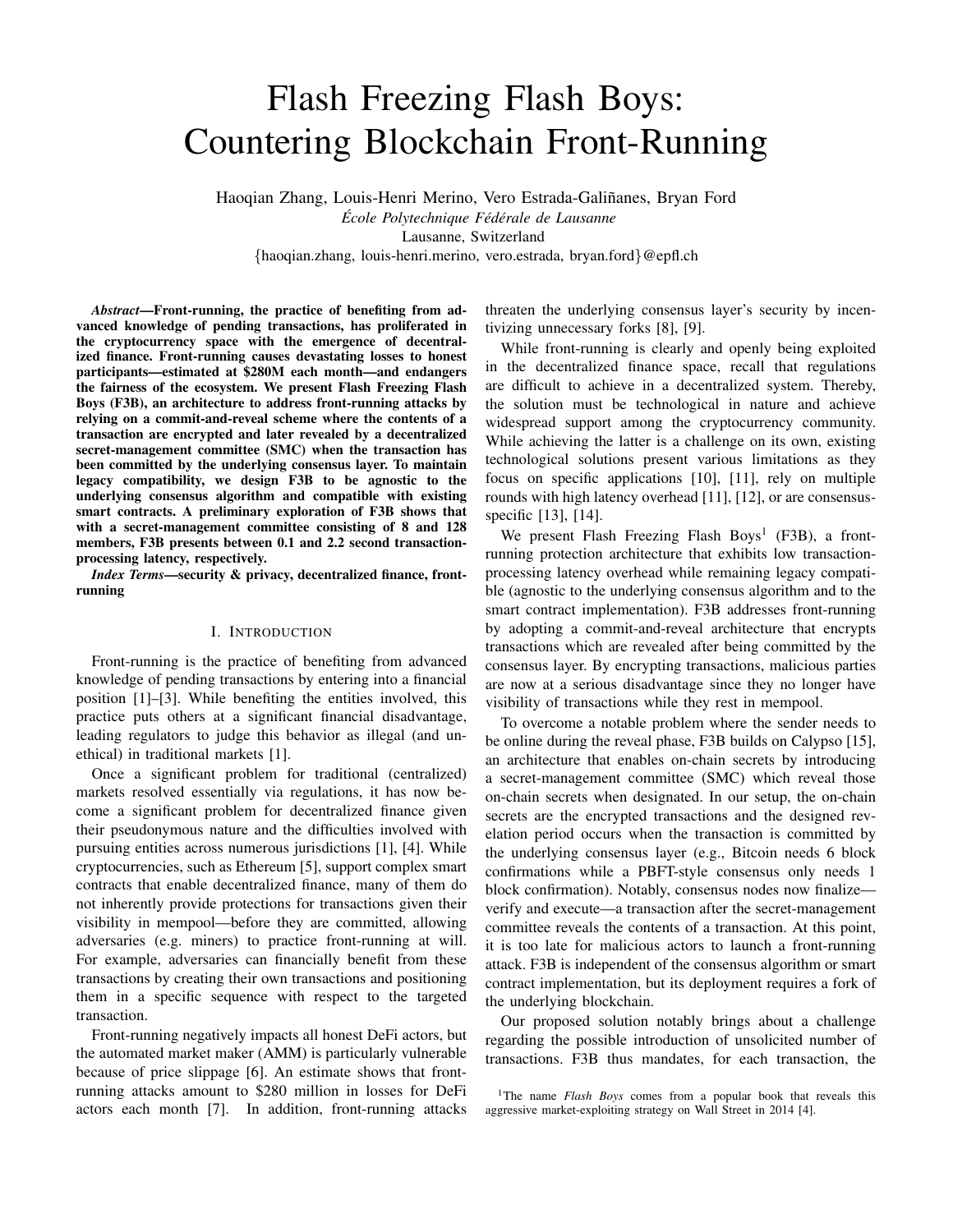sender to pay a storage fee to have their transaction committed, even though the consensus nodes are unable to verify and execute the transaction just yet.

We implemented a prototype of F3B in Go [16]. Our preliminary findings show that the transaction-processing latency overhead introduced is between 0.1 to 2.2 seconds for 8 to 128 trustees. To our knowledge, this is the first work to systematically evaluate threshold encryption at the transaction level and be capable of mitigating front-running attacks at this level of scalability. As part of our evaluation, we model the Ethereum blockchain with 13 seconds block time [17] and vary the block confirmations  $m$  before a transaction is considered committed or "irreversible": the total time for committing a transaction is then  $13m$  seconds. Our analysis shows that for a committee size of 128, our latency overhead is 0.78% with 20 block confirmations.

Our key contributions are:

- 1) F3B is the first systematic exploration of threshold encryption at the transaction level to mitigate frontrunning attacks.
- 2) F3B is agnostic to the underlying consensus algorithm and compatible with existing smart contracts.
- 3) Our preliminary findings show that F3B has a small latency overhead with respect to Ethereum.

# II. BACKGROUND

We now present the background required to introduce F3B.

#### *A. Front-running Attacks and Transaction Commitment*

Recall that front-running is an attack where an entity benefits from advanced knowledge of pending transactions [1]– [3]. A front-running attack at its core is an adversary who has some advantage (e.g., network connectivity, miner) in the ordering of the transactions before they are executed and thus can place their transaction in a certain order that benefits them financially with respect to other transactions. With the advent of blockchain and expressive smart contracts, the attacks have become more complex and automated [9], [18].

While blockchain pending transactions are public information, and thus may not be considered illegal, front-running can still endanger finality by incentivizing forks and causing financial loss to its users [8], [9]. Cryptocurrencies suffer three main types of front-running attacks [1]: *displacement*: displacing a targeted transaction with a new transaction, *insertion*: inserting a transaction before the targeted transaction, and *suppression*: delaying a targeted transaction indefinitely.

In numerous consensus algorithms such as proof-of-work, transaction-commitment is probabilistic since miners can diverge off the main chain and create a longer chain that would overwrite any blocks since the divergence. Therefore, even if a transaction is inserted on the blockchain, an adversary can still launch a front-running attack. Given its probabilistic behavior, parties (e.g., exchanges) generally accept a transaction to be committed—no longer pending—when the transaction has been mined at a depth of m blocks, *i.e.*, the transaction has m block confirmations. While there is no universally set number



Figure 1. Senders publish encrypted transactions to the consensus group. Once the transactions are no longer pending, the secret-management committee releases the keys.

for m, parties set this value based on the amount of risk they are willing to tolerate [19], [20].

### *B. Threshold Encryption and Calypso*

A  $(t, n)$ -threshold secret-sharing scheme enables a secret to be shared among  $n$  parties (trustees) and requires at least t parties to recover the secret;  $t - 1$  parties reveals *nothing* about the secret [21]. Distributed key generation (DKG) [22] is a multi-party  $(t, n)$  key-generation process to collectively generate a public-private key pair  $(sk, pk)$  without relying on a single trusted dealer; each trustee i obtains a share  $sk_i$  of the secret key sk, and collectively obtains a public key  $pk$ . Any client can now use  $pk$  to encrypt a secret and at least  $t$ trustees must cooperate to retrieve this secret [23].

Calypso is a framework that enables on-chain secrets by adopting threshold encryption governed by a secretmanagement committee [15]. Calypso allows ciphertexts to be stored on the blockchain and collectively decrypted by trustees according to a pre-defined policy. F3B leverages Calypso to mitigate front-running attacks and extends its functionality to automatically release the transaction contents once committed.

### III. SYSTEM OVERVIEW

In this section, we present F3B by introducing two strawman protocols to motivate F3B's system goals, and then illustrating our proposed protocol and how it achieves those system goals.

## *A. Architecture Overview*

F3B, shown in figure 1, mitigates front-running attacks by working with a secret-management committee to manage the storage and release of on-chain secrets. Instead of propagating their transactions in cleartext, the sender now encrypts their transactions and stores the associated secret key with the secret-management committee before propagating it— no one can now read or understand the content of pending transactions. Once the transaction is committed, the secret-management committee releases the secret keys so that consensus nodes of the underlying blockchain can verify and execute transactions.

Notably, F3B encrypts the entire transaction, not just inputs, as other information such as the smart contract address may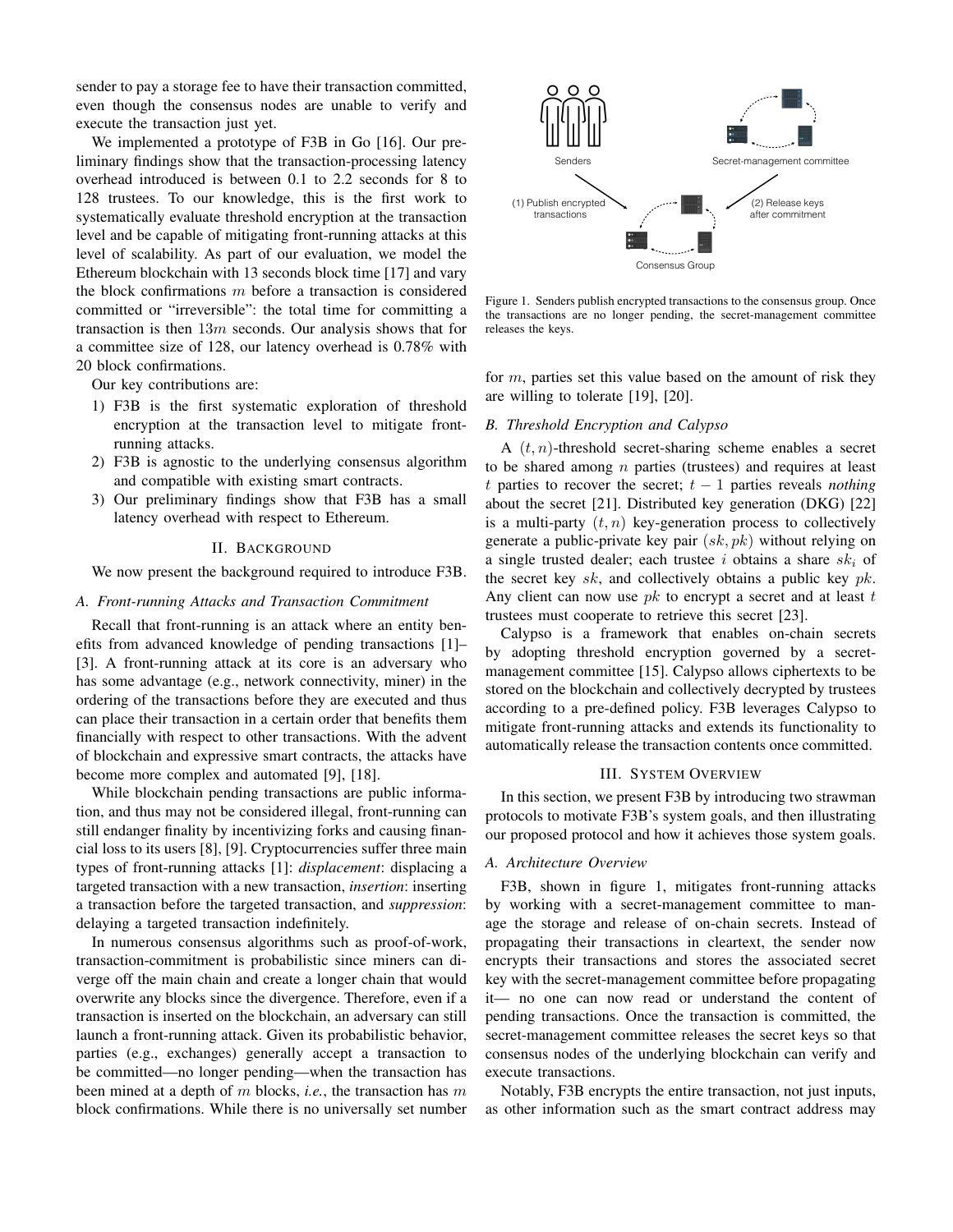provide enough information to launch a front-running attack, such as the Fomo3D attack [1] or a speculative attack [6].

# *B. Modeling the underlying blockchain as the baseline*

We assume that the underlying blockchain has a consensus protocol that commits transactions as part of blocks, and model it as our baseline protocol for comparison. W.l.o.g., we model the underlying blockchain's block time as  $L<sub>b</sub>$  seconds, *e.g.*, on average, Ethereum has a block time of 13 seconds [17]. We consider a transaction to be committed once its block has a sufficient number of confirmations for proofof-work and proof-of-stake consensus algorithms. In reality, exchanges require multiple block confirmations before the funds are credited to users' accounts, *e.g.*, Kraken and Coinbase require 20 and 35 block confirmations, respectively, for Ethereum transactions [19], [20]; we define that a transaction is committed after  $m$  block confirmations. For PBFT-style consensus, the required  $m$  is 1. Thereby, in our baseline, the transaction latency<sup>2</sup> is  $mL_b$ . Further, we assume that the underlying blockchain has a throughput of  $T_b$  tps.

## *C. Strawman Protocols*

In order to explore the challenges inherent in building a framework like F3B, we first examine a couple of promising but inadequate strawman approaches.

*1) (Strawman I) Commit-and-Reveal by User:* The first strawman divides a transaction into two steps: commit and reveal. First, Alice creates her transaction and instead of propagating the transaction, she commits to her transaction by propagating her transaction hash to the consensus group. Once the consensus group commits the hash into the underlying blockchain, Alice propagates her transaction, revealing its contents (execution parameters such as inputs and any smart contract interactions). Consensus nodes finally execute her transactions with respect to the hash order committed on the blockchain, assuming the transaction contents matches the transaction hash provided earlier by Alice.

This simple strawman mitigates front-running attacks since the consensus group committed the execution order before Alice revealed her transaction, but it comes with some significant disadvantages: a) Alice must continuously monitor the blockchain to find out when to reveal her transaction, and b) Alice may not be able to reveal her transaction due to a cryptokitties storm or blockchain DoS attacks, and c) this approach is subject to output bias as consensus nodes may deliberately choose not to include certain transactions into the blockchain [6], and d) this approach brings high latency overhead than the baseline protocol, as Alice needs to propagate two times.

*2) (Strawman II) The Trusted Custodian:* A straightforward method to remove Alice from the equation after committing to a transaction is by employing a trusted custodian. Instead of

 $2$ For simplicity, we leave out the time for blockchain nodes to verify and execute transactions, and assume that a transaction propagates the network within one block time as to not contribute to transaction-processing latency.

releasing a transaction hash, Alice encrypts her entire transaction with a symmetric key and shares this symmetric key with a trusted custodian. Now, after the encrypted transaction is committed, the trusted custodian releases the key to the consensus group which decrypts and executes the transaction.

This strawman also mitigates front-running attacks, as the nodes cannot read the content of transactions before ordering, with similar latency and throughput to the baseline protocol. However, it introduces a centralized and opaque component: the trusted custodian who may secretly act maliciously, such as colluding with front-running actors for their own profit. In addition, the trusted custodian represents a single point of failure where consensus nodes cannot decrypt and execute a transaction if the custodian is taken down. To mitigate those two risks, we need decentralization to mitigate single point of failures and make collusion significantly more difficult.

## *D. System Goals*

- 1) Front-running protection: Preventing entities from launching front-running attacks.
- 2) Decentralization: No single point of failure or compromise.
- 3) Confidentiality: Transactions are only revealed after it is committed by the underlying consensus layer.
- 4) Compatibility: The system is agnostic to the underlying consensus algorithm and smart contract implementation.
- 5) Low latency overhead: The system presents low latency transaction-processing overhead.

## *E. System and Network Model*

F3B's architecture consists of four components: *senders* that publish (encrypted) transactions, the *secret-management committee* that manages and releases secret keys, the underlying *blockchain* that stores transactions, and the *consensus group* that maintains the underlying blockchain. While F3B supports various consensus algorithms, such as proofof-work like Ethereum and PBFT-style consensus algorithms like ByzCoin [24], F3B does require a forked instance of the underlying blockchain to allow the consensus group to commit encrypted transactions and to finalize transactions after obtaining the keys. In a permissioned blockchain, the secretmanagement committee and the consensus nodes can consist of the same set of servers. For clarity, however, we discuss them as separate entities. In addition, we use the name "Alice" to represent a generic sender.

For the underlying network, we assume that all honest blockchain nodes and trustees of the secret-management committee are well connected, and their communication channels are synchronous, *i.e.*, if an honest node or trustee broadcasts a message, all honest nodes and trustees receive the message within a known maximum time delay [25].

## *F. Threat Model*

We assume that the adversary is computationally bounded, that cryptographic primitives we use are secure, and that the Diffie-Hellman problem is hard. We further assume that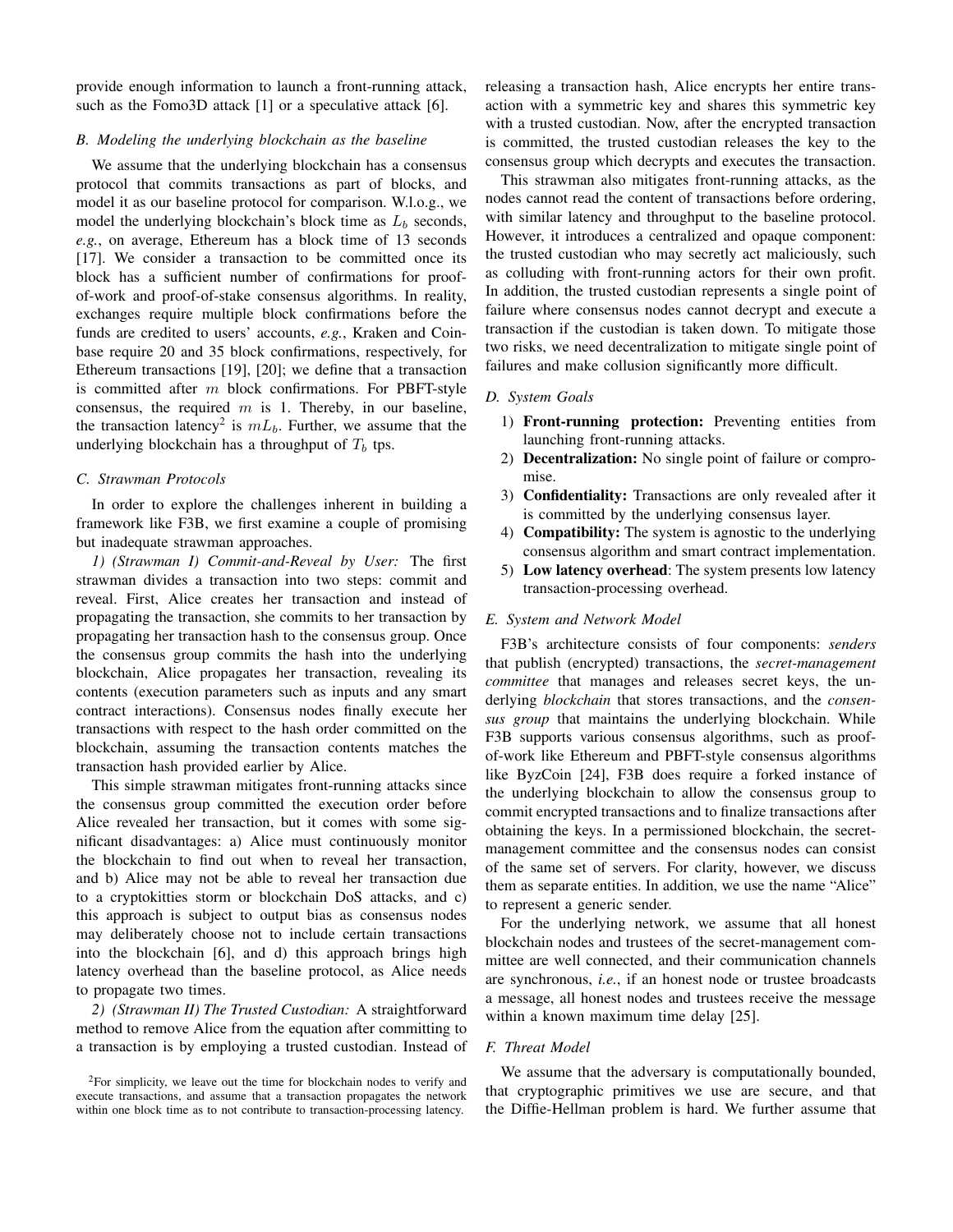

Figure 2. F3B per-transaction protocol steps: (1) Sending an encrypted transaction to the underlying blockchain, (2) Waiting for the transaction commitment, (3) Releasing the key and executing the transaction

all messages are signed, and that consensus nodes and the secret-management committee only process correctly signed messages.

The secret-management committee has  $n$  trustees, of which f can fail or behave maliciously. We require  $n \geq 2f+1$  and set the secret-recovery threshold to  $t = f + 1$ . We assume that the underlying blockchain is secure: *e.g.*, that at most c of  $3c + 1$ consensus nodes fail or misbehave in a PBFT-style blockchain, or the adversary controls less than 50% computational power in a proof-of-work blockchain like Bitcoin or Ethereum.

#### *G. Protocol and Overhead Analysis*

In the beginning, the secret-management committee runs a DKG protocol to generate a private key share  $sk_{smc}^{i}$  for each member and a public key  $pk_{smc}$ . The secret-management committee only needs to run DKG once per reconfiguration; thus, it does not contribute to the transaction latency. We use the TDH2 cryptosystem [23] as the threshold encryption scheme which provides protection to chosen ciphertext attack and provides NIZK proofs to validate the secret shares. We unpack the per-transaction protocol (see figure 2) as follows:

- 1) Alice, as the sender, first chooses a symmetric key  $k$ and encrypts it with  $pk_{smc}$  obtaining the ciphertext  $c_k$ . Next, Alice encrypts transaction  $c_{tx} = enc_k(tx)$ , and sends  $(c_{tx}, c_k)$  to the consensus group, who writes the pair into the blockchain.
- 2) The secret-management committee waits for  $(c_{tx}, c_k)$ to be committed on the blockchain (after m block confirmations).
- 3) Each secret-management committee trustee reads  $c_k$ from the underlying blockchain and releases their decrypted share of k along with a NIZK proof of correctness for the decryption process. Consensus nodes verify the decrypted shares and use them to reconstruct  $k$  using Lagrange interpolation of shares when there are at least t valid shares. The consensus group then acquires the original  $tx = dec_k(c_{tx})$  and verifies and executes tx. We denote the time for this step as  $L_r$ .

Steps 1 and 2 commit a transaction on the underlying blockchain and wait until its committed, which takes  $mL_b$  time based on the baseline model (§III-B). Compared with the baseline, step 3 is an additional step, and we denote this overhead to be  $L_r$ . As we are relying on another component, the secret-management committee, it may become a bottleneck with respect to the system throughput and thus the throughput is  $min(T_b, T_{smc})$ , assuming secret-management committee's throughput is  $T_{smc}$ .

# *H. Achieving System Goals*

Front-running protection: *Preventing entities to launch front-running attacks.*

We reason the protection offered by F3B from the definition of front-running: if an adversary cannot benefit from pending transactions, he cannot launch front-running attacks. In F3B, no entity except the sender knows the content of pending transactions who is financially incentivized *not* to release its contents. The key is released only when a transaction is committed; thus, by definition, the attacker loses their advantage to launch a front-running attack. However, we acknowledge that attackers may use metadata of the encrypted transaction to launch *speculative* front-running attacks, as discussed in §VI-A.

Decentralization: *No single point of failure or compromise*. The secret-management committee can handle up to  $t - 1$ malicious trustees and up to  $n - t$  offline trustees.

Confidentiality: *Transactions are only revealed after it is committed by the underlying consensus layer*

Each transaction is encrypted with a symmetric key generated by the sender and the symmetric key is encrypted with the secret-management committee's public key. Per our threat model, only f trustees may behave maliciously, ensuring that even with collusion, these  $f$  trustees cannot obtain the symmetric key. When  $f + 1$  nodes follow the protocol by waiting for transaction-commitment, the secret-management committee can reconstruct and release the key so that the consensus group can decrypt the transaction.

Compatibility: *The system is agnostic to the underlying consensus algorithm and smart contract implementation.*

Since we are encrypting the entire transaction and require a fork at the consensus layer to adapt to F3B's protocol, F3B does not require modifications to existing smart contract implementations nor to the consensus algorithm.

Low latency overhead: *The system presents low latency transaction-processing overhead.*

We refer to section IV for a full discussion and evaluation of the latency overhead.

#### *I. Incentives and Abuse Protection*

Given that transactions are encrypted, consensus nodes cannot verify or execute transactions, opening up an availability attack that would otherwise not exist in an open system. A malicious adversary could spam the blockchain with inexecutable transactions (e.g., not enough execution costs, malformed transaction), thus significantly hindering the throughput (tps) for honest transactions. To prevent this attack, we introduce a storage fee alongside the traditional execution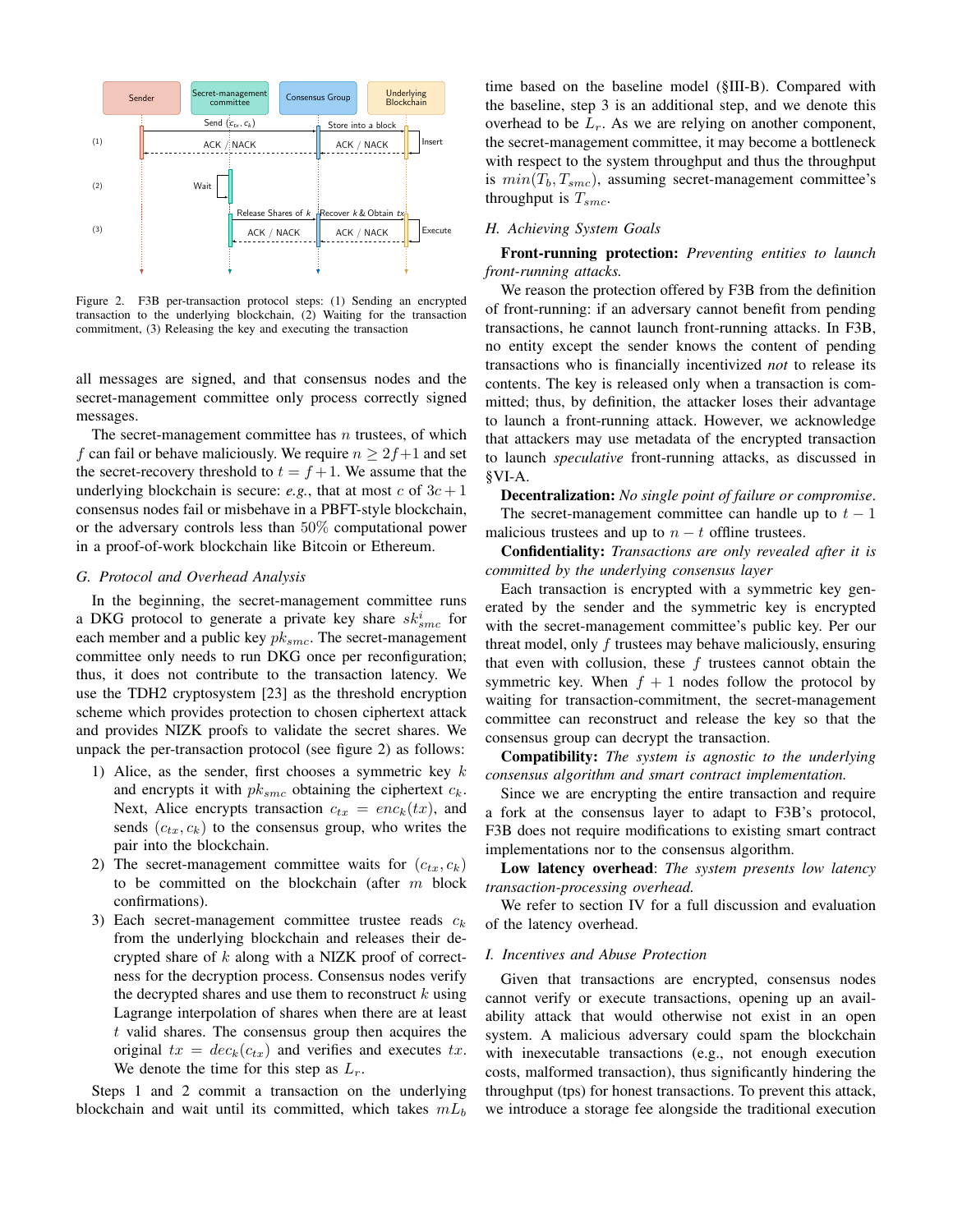

Figure 3. Overhead of F3B for varying sizes of the secret-management committee.

fee (e.g., Ethereum gas) that makes it costly for an attacker to operate this attack. The storage fee paid to miners covers the placement of the transaction on the blockchain and can vary based on the size of the transaction. The secret-management committee nodes will also need an incentive to operate but we have yet to define this incentive and leave this to future work—one option is requiring each consensus node to have the ability to run a secret-management committee node. The execution fee is not calculated until after the transaction is revealed by the secret-management committee given the lack of knowledge of the transaction's contents.

## *J. Reconfiguration of secret-management committee*

The membership of secret-management committee needs to be reconfigured at some predefined interval (each epoch) to allow for new trustees or the removal of others and to prevent silent violation of our threat model over a long period of time. At a new epoch, the old secret-management committee continues to operate until all transactions encrypted with their public key are revealed while new transactions are encrypted with the new secret-management committee's public key.

## IV. EVALUATION

We implemented a prototype of F3B in Go [16], built on Calypso [15] and supported by Kyber [26], an advanced cryptographic library. We use ByzCoin [24], a PBFT-style consensus protocol as our underlying blockchain. We instantiate our cryptographic primitives using Edward25519 elliptic curve with 128-bit security.

Our preliminary evaluation focuses on latency. We ran our experiment on a single server with 32GB of memory and 20 CPU cores running at 2.1GHz. In figure 3, while varying the number of secret-management committee trustees, we present the total time a) for setting up a DKG, b) for sending a transaction to the Byzcoin blockchain (Step 1), c) for reconstructing the key (Step 3). Recall that DKG setup is a one-time operation per epoch which can be bootstrapped

Table I LATENCY OVERHEAD FOR ETHEREUM BLOCKCHAIN

|               | Latency Overhead for different sizes of SMC |       |       |       |       |
|---------------|---------------------------------------------|-------|-------|-------|-------|
| Confirmations | 8                                           | 16    | 32    | 64    | 128   |
| 5             | 0.09%                                       | 0.17% | 0.31% | 1.04% | 3.10% |
| 10            | 0.05%                                       | 0.08% | 0.16% | 0.52% | 1.55% |
| 20            | 0.02%                                       | 0.04% | 0.08% | 0.26% | 0.78% |
| 30            | 0.02%                                       | 0.03% | 0.05% | 0.17% | 0.52% |
| 50            | 0.01%                                       | 0.02% | 0.03% | 0.10% | 0.31% |

during the previous epoch, thus b) and c) represent the true latency of our solution.

We consider the transaction's overall latency in F3B to be expressed as  $mL_b + L_r$  (\$III-G). To evaluate F3B with Ethereum's consensus model, we adopt 13 seconds as the expected block time [17]. Since there is no standard number of confirmations before a block is considered committed, we vary both the number of confirmations and the size of the secret-management committee summarized in table I. Our result shows that for a committee size of 128 with 20 block confirmations, F3B brings a 0.78% latency overhead.

#### V. RELATED WORK

Front-running attacks on the blockchain were first systematized by Eskandari et al. [1] and quantified by Daian et al. [9]. Previous works [13], [27] explore the idea of applying threshold encryption at the transaction level to mitigate front-running attacks. Schmid [13] proposed the secure causal atomic broadcast protocol with threshold encryption to prevent front-running attacks but did not provide a solution for integrating with proof-of-work blockchain. CodeChain [27] proposed to reveal transactions by their trustees using the Shamir secret sharing scheme. To our knowledge, our work is the first solution of this kind with compatibility to the consensus algorithm and smart contract implementation while achieving low latency overhead.

Other research adopts different approaches to mitigate frontrunning. A series of recent studies focus on fair ordering [28]– [30], but it alone can not prevent a rushing adversary [6]. Wendy explores the possibility of combining fair ordering with commit and reveal [30] but does not present quantitative overhead analysis. Some research adopts time-lock puzzles [31] to blind transactions. Injective protocol [32] deploys a verifiable delay function [33] as proof-of-elapsed-time to prevent frontrunning attacks. However, it is still an open challenge to link the time-lock puzzle parameters to the actual real-world delay [6].

# VI. LIMITATIONS & FUTURE EXTENSIONS

This section introduces future extensions of F3B.

## *A. Metadata Leakage*

In our architecture, adversaries can only observe encrypted transactions until they are committed, thus preventing the revelation of transaction inputs to launch front-running attacks. Nevertheless, adversaries can still utilize side channels